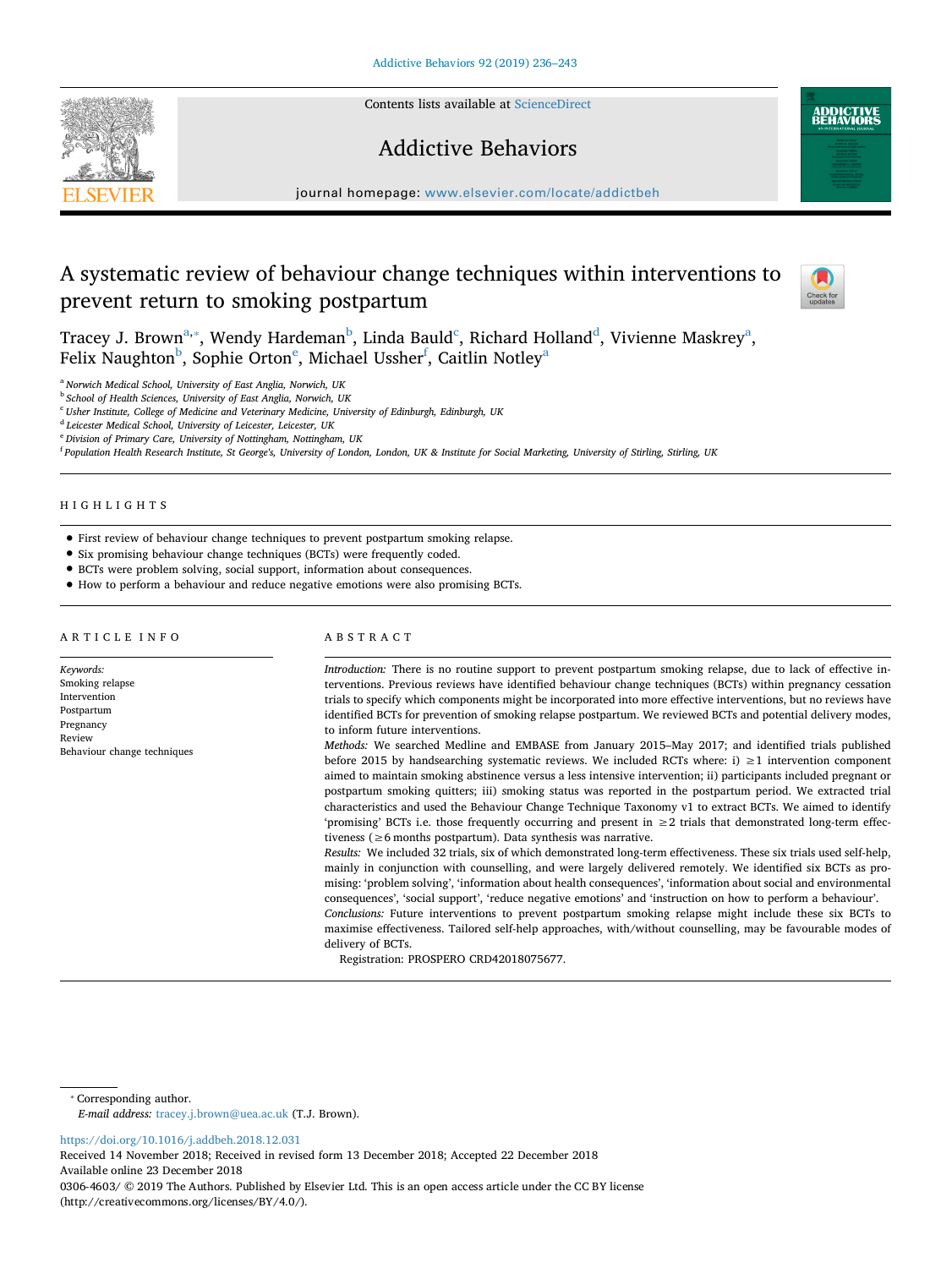#### **1. Introduction**

Smoking in pregnancy or postpartum remains a major preventable cause of maternal and infant mortality and morbidity ([DoH, 2017](#page-6-0)). Pregnancy acts as a strong motivator for smoking cessation, with more women quitting during pregnancy than at any other time in the life course. Indeed, it is estimated that up to 49% of women are able to 'spontaneously quit' before their first antenatal appointment ([Chamberlain, O'Mara-Eves, Porter, et al., 2017](#page-6-1)) due to factors such as maternal concerns for the health of the unborn baby [\(Flemming,](#page-6-2) [McCaughan, Angus, & Graham, 2015;](#page-6-2) [Notley, Blyth, Craig, Edwards, &](#page-7-0) [Holland, 2015](#page-7-0)). Pregnant women can be considered a particularly vulnerable population, since not only are they themselves at risk of harm from tobacco smoke, but there are also increased health risks to the developing fetus and to infants born to smoking mothers. Cessation support, including the UK NHS Smokefree services and provision of carbon monoxide monitoring, are effective and cost effective ways to support pregnant smokers to quit ([NICE, 2010](#page-7-1)). Most women who quit smoking during pregnancy wish to remain abstinent, but a high proportion return to smoking postpartum ([Chamberlain et al., 2017](#page-6-1); [Jones,](#page-6-3) [Lewis, Parrott, Wormall, & Coleman, 2016](#page-6-3); [Lumley et al., 2009](#page-7-2)). Postpartum women are particularly vulnerable to smoking relapse due to factors such as perception of no longer needing to protect the baby, stress of dealing with a new infant, lack of confidence in remaining quit, nicotine dependence, living with a smoking partner, and a desire to return to their pre-pregnancy identity ([Flemming et al., 2015](#page-6-2); [Notley](#page-7-0) [et al., 2015](#page-7-0); [Orton, Coleman, Coleman-Haynes, & Ussher, 2018;](#page-7-3) [Riaz,](#page-7-4) [Lewis, Naughton, & Ussher, 2018\)](#page-7-4). Rates of return to smoking in the literature vary due to specific population characteristics and variation in success of any provided intervention ([Fang, Goldstein, Butzen, et al.,](#page-6-4) [2004;](#page-6-4) [Jones et al., 2016](#page-6-3)). Recent data estimates that up to 76% of spontaneous quitters restart smoking postpartum [\(Jones et al., 2016](#page-6-3)). For women receiving cessation support; who may be more addicted or have weaker beliefs about the dangers of smoking; rates may be higher ([Chamberlain et al., 2017;](#page-6-1) [Jones et al., 2016](#page-6-3); [Lumley et al., 2009](#page-7-2)). In randomised clinical trials of within–pregnancy smoking cessation interventions, secondary analysis using point-prevalence data estimated that across trials, the mean proportion of women smoking at the end of pregnancy was 87%, rising to 94% six months later, suggesting the majority of smoking cessation trial participants continue to smoke both throughout pregnancy and after childbirth [\(Jones et al., 2016\)](#page-6-3).

Return to smoking postpartum has substantial health and cost implications, thus reducing exposure to smoke in pregnancy is an important goal worldwide ([WHO, 2013\)](#page-7-5). In the UK alone, the annual cost to the NHS of continuing to smoke in pregnancy is estimated to be as high as £64 million for treating health related problems for mothers; and costs for treating mortality and morbidity of infants (aged 0–12 months) due to maternal smoking an estimated further £23.5 million [\(Godfrey, Pickett, Parrott, Mdege, & Eapen, 2010](#page-6-5)). Sustained smoking abstinence postpartum has significant health benefits for the mother and wider family due to reduced exposure to second hand smoke. Quitting smoking before the age of 30 avoids > 97% of the excess mortality caused by smoking, due to lower risks of cancers, coronary heart disease and cerebrovascular disease ([Pirie, Peto, Reeves,](#page-7-6) [Green, & Beral, 2013](#page-7-6)). Infants exposed to second hand smoke have a higher incidence of sudden infant death, respiratory conditions including asthma, bronchitis and pneumonia, and other infections such as middle ear disease and meningitis ([RCP, 2010](#page-7-7)). Furthermore, children of smoking mothers are twice as likely to become smokers themselves, perpetuating the cycle [\(Leonardi-Bee, Jere, & Britton, 2011](#page-6-6)). The prevalence of smoking during pregnancy is higher in more disadvantaged groups ([Chamberlain et al., 2017;](#page-6-1) [Coleman, Chamberlain, Davey,](#page-6-7) [Cooper, & Leonardi-Bee, 2015](#page-6-7)) and being less well educated has been identified as an important predictor of relapse postpartum ([Orton et al.,](#page-7-3) [2018\)](#page-7-3). Despite these inequalities, health and cost implications; there is no routine provision of support to prevent relapse due to a lack of evidence-based interventions ([Hajek et al., 2013](#page-6-8)). There is thus a clear need to develop an effective intervention to prevent return to smoking in postpartum women.

A number of interventions for relapse prevention in pregnancy and maintenance into the postpartum period have been developed; with modest success for those incorporating counselling, health education and/or financial incentives ([Chamberlain et al., 2017\)](#page-6-1). Behavioural change interventions are complex in nature, consisting of multiple components designed to affect change [\(Craig et al., 2008](#page-6-9)). In order to describe active ingredients (components) of interventions, Michie and colleagues developed the Behaviour Change Technique Taxonomy v1 (BCTTv1) [\(Michie et al., 2015;](#page-7-8) [Michie, Richardson, Johnston, et al.,](#page-7-9) [2013\)](#page-7-9). They propose that by identifying individual behaviour change techniques (BCTs) within interventions, it is possible to specify how interventions operate and therefore what components might be incorporated into new and more effective interventions [\(Michie et al.,](#page-7-8) [2015\)](#page-7-8). Other reviews have identified BCTs for a range of behaviour change interventions including smoking cessation support for general smokers [\(Lorencatto, West, Seymour, & Michie, 2013](#page-7-10); [West, Walia,](#page-7-11) [Hyder, Shahab, & Michie, 2010\)](#page-7-11) and for smoking cessation in pregnancy ([Campbell, Fergie, Coleman-Haynes, et al., 2018;](#page-6-10) [Lorencatto,](#page-7-12) [West, & Michie, 2012\)](#page-7-12); but no reviews have identified BCTs for smoking relapse prevention in the postpartum period. We used the BCTTv1 taxonomy ([Michie et al., 2013\)](#page-7-9) to identify BCT components which could be considered 'promising, or likely to be effective in future interventions to maintain smoking abstinence postpartum. We also reviewed the characteristics (mode of delivery and fidelity) of smoking relapse prevention interventions in order to understand how these 'promising' BCTs might be best delivered.

# **2. Methods**

# *2.1. Types of trials*

We included randomised controlled trials of interventions where at least one component was designed to maintain smoking abstinence, versus a less intensive intervention or usual care. Participants were generally healthy pregnant or postpartum women who were recent smoking quitters (or a mixed population of recent quitters and smokers at baseline). Trials had to report smoking status (self-report or biochemically validated) in the postpartum period (beyond delivery). Trials not published in English were excluded due to the detailed intervention information required. Our review was registered on the PROSPERO international prospective register of systematic reviews (CRD42018075677).

#### *2.2. Searches*

We searched Medline and EMBASE from 1st January 2015 to 9th May 2017, to replicate and update the search strategy used by Jones and colleagues [\(Jones et al., 2016\)](#page-6-3) in a published systematic review of restarting smoking in the postpartum period. Keywords included: pregnancy, antenatal, prenatal, childbirth, postnatal, postpartum, breastfeeding, fetus, newborn, infant, tobacco, smoking, smoking cessation, and relapse. The full search strategy is published in Jones. ([Jones et al., 2016\)](#page-6-3)

Randomised controlled trials published prior to 2015 were identified by handsearching Jones ([Jones et al., 2016](#page-6-3)) and other recent pertinent systematic reviews of smoking cessation in pregnancy ([Chamberlain et al., 2017](#page-6-1); [Coleman et al., 2015\)](#page-6-7) and postpartum relapse prevention interventions [\(Notley et al., 2015;](#page-7-0) [Orton et al., 2018](#page-7-3)).

#### *2.3. Selection of trials*

One author (TJB) screened citations on the basis of title and abstract, and also using tables of study characteristics when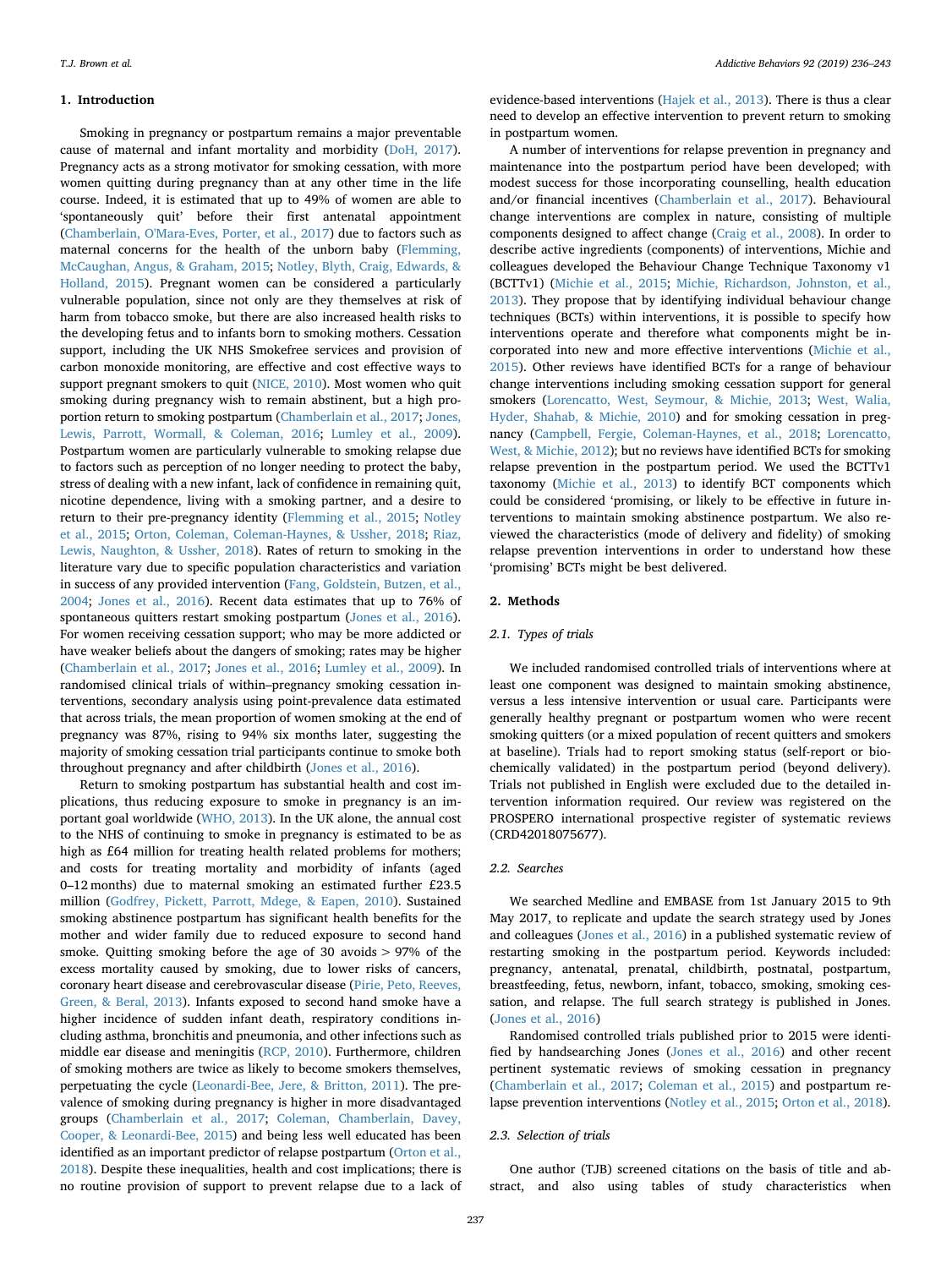handsearching. A second reviewer (IG) independently screened 10% of titles and abstracts for studies that appeared to be relevant to the review. Disagreement rate was not formally measured, but any disagreements were resolved by consensus. Where it was unclear if a study met our inclusion criteria, the full-text was collected and assessed. Each full-text article was assessed for inclusion using an inclusion/exclusion log. For excluded studies, the reason for exclusion was recorded at fulltext assessment.

# *2.4. Data extraction*

We identified BCTs targeting smoking behaviour, i.e. BCTs included to maintain smoking abstinence, or to promote smoking cessation together with maintaining smoking abstinence. The BCTTv1 was used to extract BCTs by assigning BCT codes to appropriate sections of trial articles [\(Michie et al., 2013\)](#page-7-9). Two researchers (TJB and CN) completed online training in BCTTv1 use ([www.bct-taxonomy.com](http://www.bct-taxonomy.com)). To ensure consistency in data recording, data extraction of BCTs was duplicated independently at a level of 10%, with any disagreements resolved by discussion or the involvement of an expert third reviewer (WH) who coauthored the BCTTv1 ([Michie et al., 2013;](#page-7-9) [Michie et al., 2015\)](#page-7-8). To ensure any relevant BCTs were captured, we extracted BCTs whether they were definitely (coded  $++$ ) or probably (coded  $+$ ) present, following BCTTv1 coding principles ([www.bct-taxonomy.com](http://www.bct-taxonomy.com)). We calculated frequency of occurrence of BCTs across trials to define a list of 'promising' BCTs, most likely to be effective in relapse prevention interventions. We defined a BCT as 'promising' if it was present in at least two long-term effective interventions, as in Lorencatto [\(Lorencatto](#page-7-12) [et al., 2012\)](#page-7-12), *and* where frequency in all included trials, regardless of trial effectiveness, was highest (present in  $\geq$  25% interventions). We defined long-term effective interventions as those finding statistically significant ( $p < .05$  where reported) differences in smoking abstinence between the intervention and control groups at six months postpartum or later (biochemically validated or self-report). The rationale for this two-pronged approach, was that by considering BCTs in light of their overall frequency, we might identify techniques most likely to be feasible, acceptable and fit for purpose.

We also extracted data concerning characteristics of trial participants, details of the intervention and control, smoking status outcomes and data on intervention fidelity (adherence to the protocol, acceptability, compliance) in order to consider BCTs which might be most effective and suitable for postpartum relapse interventions and how these interventions might be best delivered. Data synthesis was narrative.

#### **3. Results**

#### *3.1. Results of the search*

The inclusion of RCTs is summarised in [Fig. 1](#page-3-0). Electronic searching identified 636 records, 88 duplicate references were removed, resulting in 548 references for title and abstract screening. From these records, 72 relevant full text articles were identified (48 unique trials). Handsearching identified a further 69 relevant trials (after removal of duplicates). In total, articles from 117 studies were retrieved for full text assessment with the final inclusion of 32 primary RCTs (106 articles : Supplementary Table 1) which satisfied all inclusion criteria ([Allen,](#page-6-11) [Allen, Lunos, & Tosun, 2016;](#page-6-11) [Brandon, Simmons, Meade, et al., 2012](#page-6-12); [Cummins, Tedeschi, Anderson, & Zhu, 2016;](#page-6-13) [Edwards & Sims-Jones,](#page-6-14) [1997;](#page-6-14) [El-Mohandes, El-Khorazaty, Kiely, & Gantz, 2011](#page-6-15); [Ershoff, Quinn,](#page-6-16) [& Mullen, 1995;](#page-6-16) [Forray, Gilstad-Hayden, Sofuoglu, & Yonkers, 2016](#page-6-17); [Forray & Waters, 2015](#page-6-18); [Hajek, West, Lee, et al., 2001](#page-6-19); [Hannover,](#page-6-20) [Thyrian, Roske, et al., 2009;](#page-6-20) [Jimenez-Muro, Nerin, Samper, et al., 2013](#page-6-21); [Johnson, Ratner, Bottorff, Hall, & Dahinten, 2000;](#page-6-22) [Kendrick, Zahniser,](#page-6-23) [Miller, et al., 1995](#page-6-23); [Kientz & Kupperschmidt, 2005](#page-6-24)[;Levine, Cheng,](#page-7-13) [Marcus, Kalarchian, & Emery, 2016](#page-7-13); [Lillington, Royce, Novak,](#page-7-14)

[Ruvalcaba, & Chlebowski, 1995;](#page-7-14) [McBride et al., 1999](#page-7-15); [McBride,](#page-7-16) [Baucom, Peterson, et al., 2004](#page-7-16); [Morasco, Dornelas, Fischer, Oncken, &](#page-7-17) [Lando, 2006](#page-7-17); [Mullen, DiClemente, & Bartholomew, 2001;](#page-7-18) [Pbert,](#page-7-19) [Ockene, Zapka, et al., 2004](#page-7-19); [Petersen, Handel, Kotch, Podedworny, &](#page-7-20) [Rosen, 1992;](#page-7-20) [Polanska, Hanke, Sobala, & Lowe, 2004;](#page-7-21) [Pollak, Fish,](#page-7-22) [Lyna, et al., 2016;](#page-7-22) [Reitzel, Vidrine, Businelle, et al., 2010;](#page-7-23) [Ruger,](#page-7-24) [Weinstein, Hammond, Kearney, & Emmons, 2008](#page-7-24); [Secker-Walker,](#page-7-25) [Solomon, Flynn, et al., 1995](#page-7-25); [Strecher et al., 2000](#page-7-26); [Secker-Walker,](#page-7-27) [Solomon, Flynn, Skelly, & Mead, 1998;](#page-7-27) [Suplee, 2005;](#page-7-28) [Thornton, 1997](#page-7-29); [Winickoff et al., 2010](#page-7-30)).

# *3.2. Characteristics of all included trials*

The details of participants, intervention, comparison group, outcome measures, main findings and BCTs identified are described in Supplementary Table 2. The majority of studies (25 trials) were conducted in the USA,([Allen et al., 2016](#page-6-11); [Brandon et al., 2012](#page-6-12); [Cummins](#page-6-13) [et al., 2016](#page-6-13); [El-Mohandes et al., 2011;](#page-6-15) [Ershoff et al., 1995;](#page-6-16) [Forray et al.,](#page-6-17) [2016;](#page-6-17) [Forray & Waters, 2015](#page-6-18); [Kendrick et al., 1995;](#page-6-23) [Kientz &](#page-6-24) [Kupperschmidt, 2005;](#page-6-24) [Levine et al., 2016;](#page-7-13) [Lillington et al., 1995](#page-7-14); [McBride et al., 1999;](#page-7-15) [McBride et al., 2004](#page-7-16); [Morasco et al., 2006;](#page-7-17) [Mullen](#page-7-18) [et al., 2001](#page-7-18); [Pbert et al., 2004](#page-7-19); [Petersen et al., 1992](#page-7-20); [Pollak et al., 2016](#page-7-22); [Reitzel et al., 2010;](#page-7-23) [Ruger et al., 2008;](#page-7-24) [Secker-Walker et al., 1995](#page-7-25); [Secker-Walker et al., 1998](#page-7-27); [Strecher et al., 2000;](#page-7-26) [Suplee, 2005](#page-7-28); [Winickoff, Healey, Regan, et al., 2010\)](#page-7-30) two in Canada,[\(Edwards & Sims-](#page-6-14)[Jones, 1997;](#page-6-14) [Johnson et al., 2000](#page-6-22)) two in the UK,([Hajek et al., 2001](#page-6-19); [Thornton, 1997\)](#page-7-29) and three elsewhere in Europe (Germany, Spain and Poland)([Hannover et al., 2009;](#page-6-20) [Jimenez-Muro et al., 2013](#page-6-21); [Polanska](#page-7-21) [et al., 2004\)](#page-7-21); all notably high income countries. Less than a third of interventions targeted lower socioeconomic groups or ethnic minorities ([El-Mohandes et al., 2011;](#page-6-15) [Kientz & Kupperschmidt, 2005;](#page-6-24) [Levine et al.,](#page-7-13) [2016;](#page-7-13) [Lillington et al., 1995](#page-7-14); [Morasco et al., 2006;](#page-7-17) [Reitzel et al., 2010](#page-7-23); [Ruger et al., 2008;](#page-7-24) [Secker-Walker et al., 1998;](#page-7-27) [Suplee, 2005;](#page-7-28) [Thornton,](#page-7-29) [1997\)](#page-7-29).

Interventions were heterogeneous, differing in intervention content, mode of delivery, and population. Thirteen trials included mixed populations of pregnant smokers and quitters [\(Cummins et al., 2016](#page-6-13); [Edwards & Sims-Jones, 1997](#page-6-14); [El-Mohandes et al., 2011;](#page-6-15) [Hajek et al.,](#page-6-19) [2001;](#page-6-19) [Kendrick et al., 1995](#page-6-23); [Lillington et al., 1995;](#page-7-14) [McBride et al., 1999](#page-7-15); [Morasco et al., 2006;](#page-7-17) [Pbert et al., 2004;](#page-7-19) [Petersen et al., 1992;](#page-7-20) [Polanska](#page-7-21) [et al., 2004](#page-7-21); [Ruger et al., 2008](#page-7-24); [Strecher et al., 2000\)](#page-7-26); eleven included pregnant quitters [\(Brandon et al., 2012](#page-6-12); [Ershoff et al., 1995;](#page-6-16) [Forray](#page-6-17) [et al., 2016;](#page-6-17) [Forray & Waters, 2015](#page-6-18); [Kientz & Kupperschmidt, 2005](#page-6-24); [Levine et al., 2016](#page-7-13); [Pollak et al., 2016](#page-7-22); [Reitzel et al., 2010](#page-7-23); [Secker-](#page-7-25)[Walker et al., 1995;](#page-7-25) [Secker-Walker et al., 1998](#page-7-27); [Suplee, 2005](#page-7-28)); two included mixed populations of postpartum smokers and quitters ([Hannover et al., 2009](#page-6-20); [Jimenez-Muro et al., 2013\)](#page-6-21); two included postpartum quitters [\(Allen et al., 2016](#page-6-11); [Johnson et al., 2000\)](#page-6-22); three included pregnant women and partners [\(McBride et al., 2004;](#page-7-16) [Mullen](#page-7-18) [et al., 2001;](#page-7-18) [Thornton, 1997](#page-7-29)); and one included postpartum women and partners [\(Winickoff et al., 2010\)](#page-7-30). Interventions in most trials (*n* = 21) consisted of face-to-face or telephone advice (counselling, cognitive behavioural therapy, motivational interviewing) plus additional support (mainly written self-help materials), with the remainder using: counselling alone ([El-Mohandes et al., 2011](#page-6-15); [Secker-Walker et al., 1995](#page-7-25); [Secker-Walker et al., 1998\)](#page-7-27); self-help materials alone [\(Brandon et al.,](#page-6-12) [2012;](#page-6-12) [Mullen et al., 2001](#page-7-18); [Petersen et al., 1992](#page-7-20); [Strecher et al., 2000](#page-7-26)); oral progesterone [\(Allen et al., 2016](#page-6-11); [Forray et al., 2016](#page-6-17)); mobile phone alerts ([Forray & Waters, 2015\)](#page-6-18); incentives plus counselling and supporting materials [\(Lillington et al., 1995\)](#page-7-14). Interventions were delivered by a wide range of clinical staff, pregnancy specialists, counsellors or researchers in either home or clinic settings. The intensity, duration, and time between intervention sessions varied widely from the provision of a single session to a maximum of 14 sessions provided up to 9 months postpartum. Only two trials followed up participants beyond 12 months postpartum [\(Hannover et al., 2009;](#page-6-20) [Secker-Walker et al.,](#page-7-25)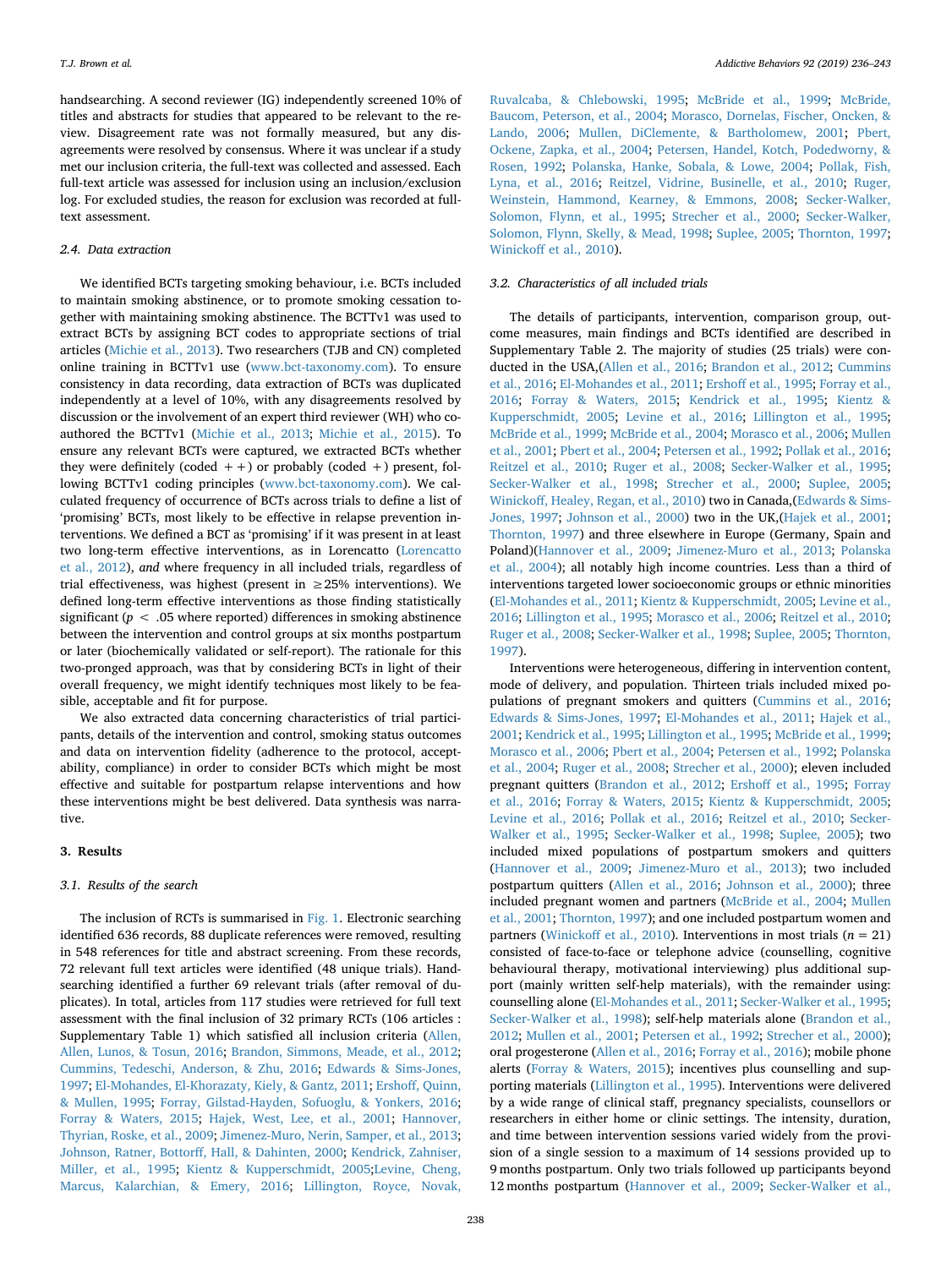<span id="page-3-0"></span>

**Fig. 1.** Flow diagram.

[1995\)](#page-7-25). We found no clear pattern as to which modes of delivery and timings of intervention contact would be best used to deliver intervention components most effectively.

Smoking status was validated in at least a sample of the population at a particular time point in 26 trials, but six trials only used self-report data ([Edwards & Sims-Jones, 1997](#page-6-14); [Forray & Waters, 2015](#page-6-18); [Hannover](#page-6-20) [et al., 2009](#page-6-20); [Kientz & Kupperschmidt, 2005](#page-6-24); [Polanska et al., 2004](#page-7-21); [Thornton, 1997\)](#page-7-29). Many trials reported some fidelity and/or acceptability issues, and we considered 10 trials as having reported major intervention fidelity and/or acceptability concerns,[\(Edwards & Sims-](#page-6-14)[Jones, 1997](#page-6-14); [Hajek et al., 2001;](#page-6-19) [Hannover et al., 2009;](#page-6-20) [Johnson et al.,](#page-6-22) [2000;](#page-6-22) [Kendrick et al., 1995](#page-6-23); [Kientz & Kupperschmidt, 2005;](#page-6-24) [McBride](#page-7-15) [et al., 1999;](#page-7-15) [Morasco et al., 2006](#page-7-17); [Pbert et al., 2004;](#page-7-19) [Thornton, 1997\)](#page-7-29) which may have influenced intervention effectiveness. These trials highlighted issues of low recruitment, low level of intervention implementation, low level of uptake of the intervention, or high dropout rates. There was no distinct pattern as to which specific components of interventions had been most affected by fidelity and/or acceptability, since this level of detail was often not reported. Some trials made no reference, or minor reference, to fidelity related issues suggesting there may also have been some underreporting of concerns relating to protocol adherence, acceptability, or compliance.

# *3.3. Characteristics of long-term effective trials*

We found six long-term effective trials demonstrating a statistically

significant difference in smoking abstinence between the intervention and control groups at six months postpartum or later [\(Brandon et al.,](#page-6-12) [2012;](#page-6-12) [Cummins et al., 2016](#page-6-13); [Hannover et al., 2009](#page-6-20); [McBride et al.,](#page-7-15) [1999;](#page-7-15) [Mullen et al., 2001;](#page-7-18) [Reitzel et al., 2010](#page-7-23)). Five of these trials were conducted in the USA and one in Germany [\(Hannover et al., 2009](#page-6-20)). Three trials targeted abstinent pregnant women,[\(Brandon et al., 2012](#page-6-12); [Mullen et al., 2001;](#page-7-18) [Reitzel et al., 2010](#page-7-23)) one of which also included partners,([Mullen et al., 2001\)](#page-7-18) two trials targeted mixed populations of pregnant smokers and quitters ([Cummins et al., 2016](#page-6-13); [McBride et al.,](#page-7-15) [1999\)](#page-7-15) and one trial included postpartum smokers and quitters ([Hannover et al., 2009\)](#page-6-20). Four out of six interventions included an element of one-to-one counselling plus the provision of self-help materials, whilst two interventions ([Brandon et al., 2012;](#page-6-12) [Mullen et al., 2001\)](#page-7-18) provided only posted self-help educational materials. Control groups received a less intensive intervention or usual care. All long-term effective interventions took place in home settings and were largely delivered remotely (telephone calls, posted or emailed materials) using a variety of intensities and durations. Where counselling was incorporated into the intervention, this was provided by specialist smoking cessation trained staff or by general trained counsellors. All but one of these trials ([Hannover et al., 2009](#page-6-20)) reported some biochemical validation of outcome. Two long-term effective trials ([Hannover et al., 2009;](#page-6-20) [McBride et al., 1999\)](#page-7-15) reported intervention fidelity and/or acceptability concerns: low adherence to motivational interviewing by trained counsellors ([Hannover et al., 2009](#page-6-20)); or low levels of engaging women in smoking related issues in counselling calls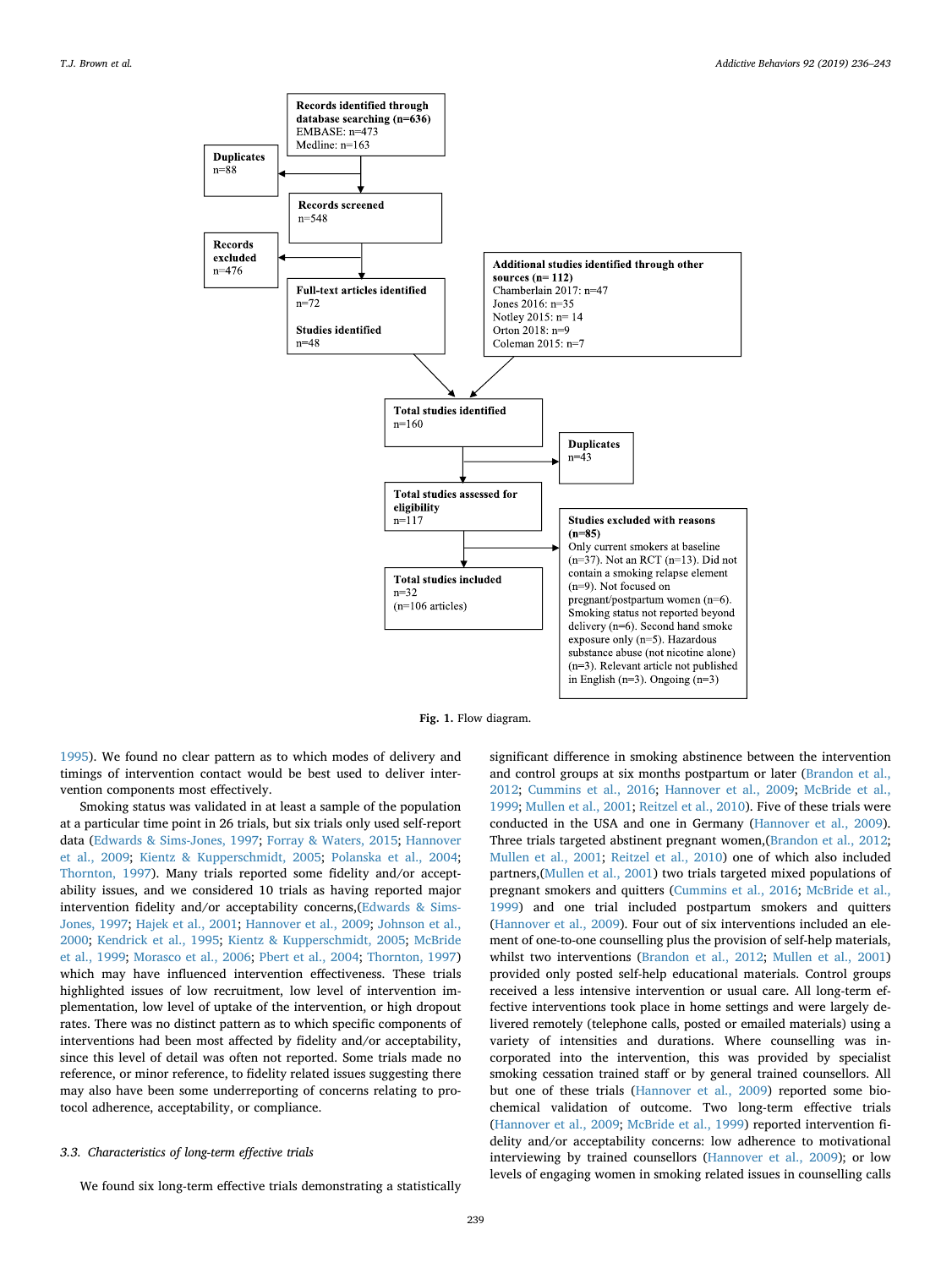*T.J. Brown et al. Addictive Behaviors 92 (2019) 236–243*

([McBride et al., 1999](#page-7-15)) Had these issues not been present, it is possible that the intervention effect may have been stronger.

# *3.4. Behaviour change techniques in trials and those characterised as 'promising'*

BCTs targeting improvements to smoking behaviour, that we identified from intervention descriptions in our included trials, are summarised in [Table 1](#page-4-0). BCTs for each individual trial are shown in Supplementary Table 2 (definitions of BCT codes are in [Table 1](#page-4-0)). A total of 45 of the 93 BCTs from the BCTTv1 were identified. The BCTTv1 organises 93 individual BCTs into 16 different groups according to similarity of individual BCT components ([Michie et al., 2013](#page-7-9)). All groups were present in our included trials, with the exception of the group related to 'scheduled consequences' (concerning punishments and costs versus rewards). The number of BCTs identified in individual interventions ranged from one to 19, with an average of 7.7 BCTs per intervention. Focusing only on long-term effective interventions, ([Brandon et al., 2012](#page-6-12); [Cummins et al., 2016;](#page-6-13) [Hannover et al., 2009](#page-6-20); [McBride et al., 1999](#page-7-15); [Mullen et al., 2001;](#page-7-18) [Reitzel et al., 2010](#page-7-23)) the number of BCTs identified ranged from five to 19 with an average of 11

BCTs per intervention. The most prevalent BCTs in all included trials (coded in  $\geq$  25% interventions) were: 'problem solving' (n=27); 'information about social and environmental consequences'  $(n=27)$ ; 'social support (unspecified)'  $(n = 25)$ ; 'information about health consequences'  $(n = 18)$ ; 'credible source'  $(n = 17)$ ; 'instruction on how to perform a behaviour' ( $n = 11$ ); and 'reduce negative emotions' ( $n = 9$ ). For example, many trials gave information to participants on the health effects of smoking, or effects of exposure to environmental tobacco smoke.

We characterised six BCTs as 'promising', or most likely to enhance effectiveness of interventions to maintain smoking abstinence. The BCTs which we identified as 'promising' were: 'problem solving' in all (i.e., 100%) of long-term effective interventions; 'information about health consequences' (100%); 'information about social and environmental consequences' (100%); 'social support' (100%); 'reduce negative emotions' (50%); and 'instruction on how to perform a behaviour' (33%). If we were to remove the two trials ([Hannover et al., 2009](#page-6-20); [McBride et al., 1999](#page-7-15)) which reported fidelity and/or acceptability concerns in our analysis, these six BCTs would still meet our definition of 'promising', or most likely to be effective.

<span id="page-4-0"></span>**Table 1**

Frequency of BCTs identified in smoking relapse interventions.

| <b>BCT</b> code | <b>BCT</b> label                                        | BCT in all studies; n $(\%)$ ; Max $n = 32$ | BCT in 'long-term effective' <sup>#</sup> studies; n (%); Max $n = 6$ |
|-----------------|---------------------------------------------------------|---------------------------------------------|-----------------------------------------------------------------------|
| 1.1             | Goal setting (behavior)                                 | 5(16)                                       | 1(17)                                                                 |
| 1.2             | Problem solving                                         | 27 (84)                                     | 6 $(100)$ *                                                           |
| 1.4             | Action planning                                         | 1(3)                                        | 0(0)                                                                  |
| 1.5             | Review behavior goal(s)                                 | 4(13)                                       | 0(0)                                                                  |
| 1.6             | Discrepancy between current behavior and goal           | 1(3)                                        | 1(17)                                                                 |
| 1.7             | Review outcome goal(s)                                  | 2(6)                                        | 0(0)                                                                  |
| 1.8             | Behavioural contract                                    | 2(6)                                        | 0(0)                                                                  |
| 1.9             | Commitment                                              | 3(9)                                        | 1(17)                                                                 |
| 2.2             | Feedback on behavior                                    | 1(3)                                        | 0(0)                                                                  |
| 2.3             | Self-monitoring of behavior                             | 3(9)                                        | 0(0)                                                                  |
| 2.6             | Biofeedback                                             | 4(13)                                       | 0(0)                                                                  |
| 3.1             | Social support (unspecified)                            | 25 (78)                                     | 6 $(100)$ *                                                           |
| 3.2             | Social support (practical)                              | 3(9)                                        | 1(17)                                                                 |
| 3.3             | Social support (emotional)                              | 3(9)                                        | 1(17)                                                                 |
| 4.1             | Instruction on how to perform a behavior                | 11 (34)                                     | $2(33) *$                                                             |
| 4.2             | Information about antecedents                           | 2(6)                                        | 0(0)                                                                  |
| 4.3             | Re-attribution                                          | 1(3)                                        | 1(17)                                                                 |
| 5.1             | Information about health consequences                   | 18 (56)                                     | $6(100)$ *                                                            |
| 5.3             | Information about social and environmental consequences | 27 (84)                                     | $6(100)$ *                                                            |
| 5.6             | Information about emotional consequences                | 1(3)                                        | 1(17)                                                                 |
| 6.1             | Demonstration of the behavior                           | 2(6)                                        | 1(17)                                                                 |
| 6.2             | Social comparison                                       | 4(13)                                       | 3(50)                                                                 |
| 7.1             | Prompts/cues                                            | 4(13)                                       | 1(17)                                                                 |
| 8.1             | Behavioural practice/rehearsal                          | 2(6)                                        | 0(0)                                                                  |
| 8.2             | Behavior substitution                                   | 5(16)                                       | 2(33)                                                                 |
| 9.1             | Credible source                                         |                                             |                                                                       |
| 9.2             | Pros and cons                                           | 17 (53)<br>7(22)                            | 1(17)                                                                 |
| 9.3             | Comparative imagining of future outcomes                |                                             | 3(50)                                                                 |
| 10.1            | Material incentive (behavior)                           | 1(3)                                        | 0(0)                                                                  |
|                 |                                                         | 1(3)                                        | 0(0)                                                                  |
| 10.2            | Material reward (behavior)                              | 1(3)                                        | 0(0)                                                                  |
| 10.3            | Non-specific reward                                     | 1(3)                                        | 0(0)                                                                  |
| 10.4            | Social reward                                           | 6(19)                                       | 2(33)                                                                 |
| 10.7            | Self-incentive                                          | 1(3)                                        | 0(0)                                                                  |
| 11.1            | Pharmacological support                                 | 3(9)                                        | 1(17)                                                                 |
| 11.2            | Reduce negative emotions                                | 9(28)                                       | $3(50)*$                                                              |
| 12.1            | Restructuring the physical environment                  | 2(6)                                        | 1(17)                                                                 |
| 12.2            | Restructuring the social environment                    | 2(6)                                        | 1(17)                                                                 |
| 12.3            | Avoidance/reducing exposure to cues for the behavior    | 4(13)                                       | 2(33)                                                                 |
| 12.5            | Adding objects to the environment                       | 4(13)                                       | 2(33)                                                                 |
| 13.1            | Identification of self as role model                    | 3(9)                                        | 2(33)                                                                 |
| 13.2            | Framing/reframing                                       | 7(22)                                       | 2(33)                                                                 |
| 13.5            | Identity associated with changed behavior               | 2(6)                                        | 2(33)                                                                 |
| 15.1            | Verbal persuasion about capability                      | 7(22)                                       | 1(17)                                                                 |
| 15.3            | Focus on past success                                   | 1(3)                                        | 1(17)                                                                 |
| 16.2            | Imaginary reward                                        | 3(9)                                        | 2(33)                                                                 |

<span id="page-4-1"></span># p < .05 in intervention vs control at  $\geq$ 6 months postpartum; \*BCTs identified as 'promising'.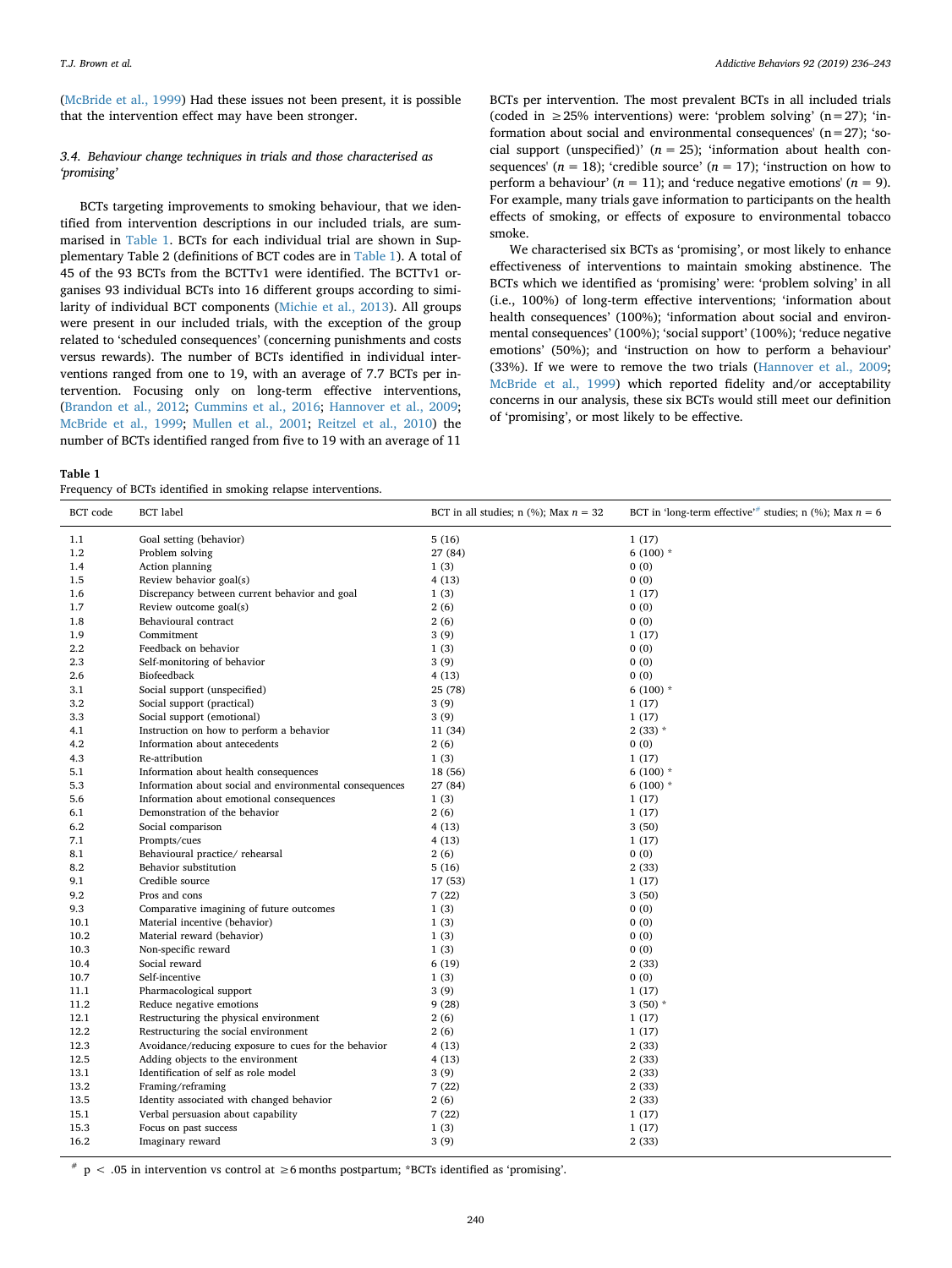#### **4. Discussion**

This review is the first study, to our knowledge, to identify BCTs most promising for preventing postpartum smoking relapse. We identified a wide range of BCTs, finding an average of 7.7 BCTs per intervention for all included trials, and an average of 11 BCTs per intervention for long-term effective trials. There is a possibility that the effectiveness of interventions might be improved by incorporating more BCTs, implying more 'complex' interventions. We found six 'promising' BCTs, which were both frequently occurring and present in interventions that demonstrated long-term effectiveness of sustained smoking abstinence postpartum. These were: 'problem solving' which included advice on smoking relapse prevention; 'information about health consequences'; 'information about social and environmental consequences' such as the effects of second-hand smoke; 'social support' from a partner or other supporter; 'reduce negative emotions' including stress management; and 'instruction on how to perform a behaviour' including skills training. Previous studies have identified effective BCTs using the smoking specific taxonomy ([West et al., 2010\)](#page-7-11) for smoking cessation in pregnancy ([Lorencatto et al., 2012](#page-7-12)); and cessation for smokers in general ([Lorencatto et al., 2013;](#page-7-10) [West et al., 2010\)](#page-7-11). This taxonomy has largely been superseded by the BCTTv1 designed for use in all behaviour change interventions [\(Michie et al., 2013](#page-7-9)). More recently, Campbell [\(Campbell et al., 2018](#page-6-10)) identified BCTs for smoking cessation in pregnancy based on combining the smoking specific taxonomy with the BCTTv1. However, they only included trials from a single Cochrane review [\(Chamberlain et al., 2017\)](#page-6-1). Our results concur with those of Campbell et al. in finding the following BCTs to be potentially effective, based on their presence in two or more effective interventions: 'information about consequences'; 'problem solving'; 'social support' and 'reduce negative emotions'. In total their review found 23 potentially effective techniques, but did not find the BCT 'instruction on how to perform a behaviour' to be present in effective interventions. However, providing advice on stop smoking medication and changing routine, have been identified as important BCTs for general smokers (smokers not necessarily pregnant or postpartum) ([Lorencatto et al., 2013;](#page-7-10) [West](#page-7-11) [et al., 2010](#page-7-11)). Differences in our findings may be since these previous reviews were focused on smoking cessation, whilst we aimed to find BCTs effective for relapse prevention in the postpartum period.

Pregnant and postpartum smokers tend to be of a lower socioeconomic status, less well educated and have lower levels of support ([Chamberlain et al., 2017;](#page-6-1) [Orton et al., 2018](#page-7-3)). Future interventions and their BCT components need to be tailored to address the specific needs and cultural identity of these high-risk groups. Women who return to smoking postpartum may be less aware of the detrimental effects to the health of the baby caused by their return to smoking [\(Orton et al.,](#page-7-3) [2018\)](#page-7-3). This suggests the BCTs we identified concerning provision of 'information about health consequences' and 'information about social and environmental consequences', would be fundamental to the success of an intervention to prevent postpartum smoking relapse. Having greater social or partner support is known to be a key facilitator to prevent relapse [\(Flemming et al., 2015](#page-6-2); [Notley et al., 2015](#page-7-0); [Orton et al.,](#page-7-3) [2018\)](#page-7-3) and our finding of the importance in providing enhanced social support is consistent with this. Only four trials included in this review specifically engaged with partner groups. A review of postpartum relapse strategies concluded that more programmes should include a woman's partner and her wider social support network ([Fang et al.,](#page-6-4) [2004\)](#page-6-4). We found BCTs prompting problem solving and providing guidance on how to maintain smoking abstinence to be 'promising', corresponding well with literature finding predictors for relapse include having a lower confidence to remain abstinent postpartum ([Orton et al.,](#page-7-3) [2018\)](#page-7-3). Other predictors for relapse are experiencing higher levels of stress, depression and anxiety, and women who smoke are more likely to use substances in response to these circumstances [\(Chamberlain](#page-6-1) [et al., 2017](#page-6-1); [Orton et al., 2018](#page-7-3)). Our finding of the importance in including the BCT to 'reduce negative emotions' might therefore improve

the chances of success of an intervention to maintain smoking abstinence.

Many factors influence the effectiveness of BCTs within interventions in addition to the content; including intervention fidelity, acceptability, the mode of delivery, setting, duration, intensity and characteristics of the provider ([Lorencatto et al., 2012](#page-7-12); [Michie, Fixsen,](#page-7-31) [Grimshaw, & Eccles, 2009\)](#page-7-31). Considering all of our included trials, we found no clear pattern relating these characteristics to the effectiveness of BCTs although, as noted by others, descriptions of intervention characteristics and fidelity related issues were limited in published papers [\(Michie et al., 2009\)](#page-7-31). Long-term effective interventions that we identified all provided self-help support, and four out of six long-term effective trials combined self-help with counselling. For continued smoking abstinence postpartum, Chamberlain ([Chamberlain et al.,](#page-6-1) [2017\)](#page-6-1) found some evidence for positive effects of health education, counselling and incentives. For smoking cessation in pregnancy, selfhelp interventions, including those delivered digitally (by computer or as text messages), have been found to be effective. [\(Griffiths et al.,](#page-6-25) [2018;](#page-6-25) [Naughton, Prevost, & Sutton, 2008](#page-7-32)). Self-help provided as written or electronic support, or as part of counselling, may be favourable modes of delivery for BCTs and worthy of further research. Long-term effective interventions included in this study were delivered in home settings and mostly delivered remotely (telephone calls, posted or emailed materials). This suggests effective interventions might be delivered relatively cost-effectively. However, fidelity issues relating to protocol adherence, poor acceptability or participant compliance were evident in two of these trials,[\(Hannover et al., 2009](#page-6-20); [McBride et al.,](#page-7-15) [1999\)](#page-7-15) which may have limited intervention effectiveness. Future interventions need to consider issues of implementation and acceptability in this population, who may be challenging to engage.

Potential limitations to this review included the heterogeneity of participants, types of interventions and outcomes. Therefore, as in similar BCT content reviews,([Campbell et al., 2018](#page-6-10); [Lorencatto et al.,](#page-7-12) [2012\)](#page-7-12) we did not attempt meta-analysis. As noted elsewhere in the literature,([Michie et al., 2009](#page-7-31)) the level of detail needed for BCT coding was often not present in published intervention descriptions. In practice, interventions may have used more BCTs than those reported. We did not contact study authors, but did address this by taking an inclusive approach in our coding, including BCTs coded as probably present  $(+)$  in addition to those coded as definitely  $(++)$  present ([www.bct-taxonomy.com](http://www.bct-taxonomy.com)). We included a second independent coder for 10% of data extraction and involved a third reviewer where necessary to resolve discrepancies and to ensure any relevant BCTs had been correctly identified. Unfortunately we were unable to fully duplicate screening and data extraction due to limited resources. We did not assess risk of bias, as our main aim was to identify any potentially relevant BCTs, but we did describe any reported fidelity and/or acceptability issues, to consider how BCTs might be best delivered. As in other reviews [\(Campbell et al., 2018](#page-6-10)) we did not compare BCTs within effective and non-effective interventions. No trials reported a negative intervention effect and using this approach may have limited the number of potentially relevant BCTs. Measures of study effectiveness are also acknowledged to be ambiguous, since statistical significance is dependent on a wide range of factors, such as sample size ([Peters, de](#page-7-33) [Bruin, & Crutzen, 2015](#page-7-33)). We cannot say with certainty that the presence of individual BCTs, demonstrates any causal relationship with trial outcome, but their repeated presence across long-term effective trials suggests they may be more promising approaches for future intervention content.

Not all trials validated smoking abstinence biochemically, although a Cochrane review reported similar effect sizes in pregnancy trials which were validated and trials which were not [\(Chamberlain et al.,](#page-6-1) [2017\)](#page-6-1). All trials were conducted in high-income countries with the majority conducted in the USA; which may mean findings would not be generalizable to other countries or contexts. Smoking in pregnancy is reducing in higher income countries but increasing in low and middle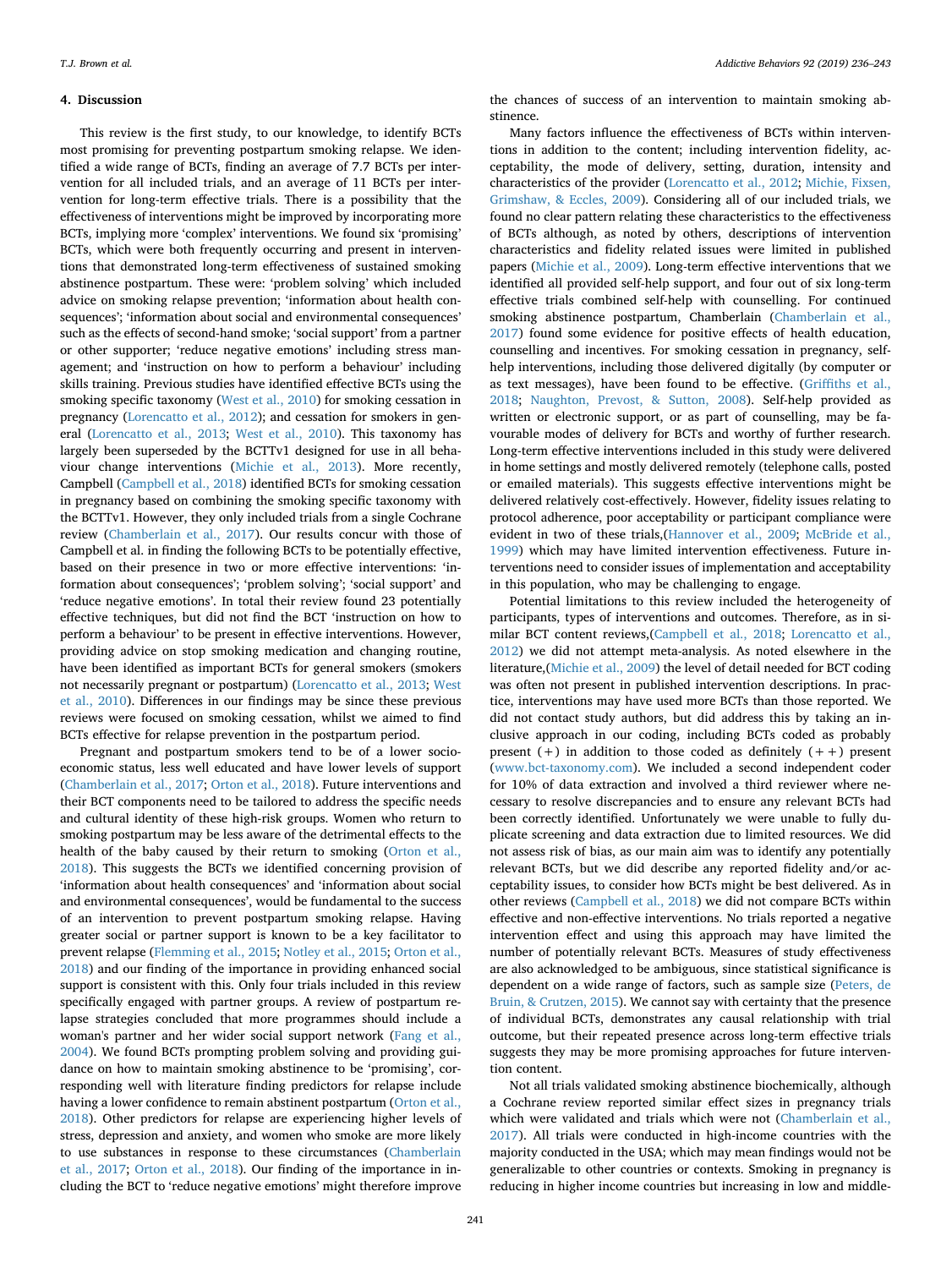*T.J. Brown et al. Addictive Behaviors 92 (2019) 236–243*

income countries ([Chamberlain et al., 2017;](#page-6-1) [Coleman et al., 2015](#page-6-7)) and no such countries met the inclusion criteria for this review. However, this may be since we excluded articles not published in English. The majority of included trials were targeted to general populations of pregnant or postpartum women, rather than populations of ethnic minorities or lower socioeconomic groups, where smoking prevalence is higher. Further research with these specific groups would be beneficial and might identify further relevant BCTs, such as BCTs concerning identity specific to different populations. Difficulty in adapting to a new mothering identity has been identified as a key factor in prompting return to smoking postpartum ([Flemming et al., 2015](#page-6-2); [Notley et al.,](#page-7-0) [2015\)](#page-7-0). We did not identify any trials that focused on nicotine replacement therapy (NRT) or were recent enough to include more novel approaches such as e-cigarettes. Evidence suggests that e-cigarettes are significantly less harmful than smoking tobacco and many smokers use e-cigarettes as an aid to quit [\(DoH, 2017](#page-6-0); [McNeill, Brose, Calder, Bauld,](#page-7-34) [& Robson, 2018\)](#page-7-34). There is some evidence that for pharmacological interventions for smoking cessation in pregnancy, behavioural support in combination with NRT might be helpful [\(Coleman et al., 2015\)](#page-6-7).

Strengths to this review included the systematic approach to identifying relevant interventions and the application of the most recent behaviour change technique taxonomy ([Michie et al., 2013\)](#page-7-9). We characterised BCTs as 'promising' if present in long-term effective interventions and where frequency in all included trials (regardless of effectiveness) was high. We were therefore able to consider 'promising' BCTs in light of their overall frequency in interventions relevant to this population, giving an indication of the ease by which these BCTs might be incorporated into interventions, their suitability to the setting, feasibility and acceptability. This is one of the first systematic reviews of BCTs specifically to prevent return to smoking postpartum and these results further our understanding of what behavioural support might be effective. Future research could compare interventions with different combinations of BCTs, or could compare BCTs in intervention and control groups. The identification and testing of BCTs in future postpartum relapse prevention interventions in a more diverse range of countries, with more diverse populations, and incorporating more novel components such as e-cigarettes would be beneficial to research and future practice. Identifying six specific BCTs as promising components for postpartum smoking relapse prevention highlights the need to customise support for this particular population. Further research by our team will explore these BCT components through qualitative research with postpartum ex-smokers in order to develop a prototype intervention for maintenance of smoking abstinence postpartum (MRC PHIND grant ref.: MR/P016944/1).

# **5. Conclusions**

We identified six promising BCTs to prevent postpartum smoking relapse based on a structured systematic review of published available evidence. Future interventions should consider the inclusion of BCTs addressing problem solving and how to maintain abstinent behaviour, information on health and other consequences of smoking, reducing negative emotions and improving the likelihood of smoking abstinence through the provision of social support.

Supplementary data to this article can be found online at [https://](https://doi.org/10.1016/j.addbeh.2018.12.031) [doi.org/10.1016/j.addbeh.2018.12.031](https://doi.org/10.1016/j.addbeh.2018.12.031).

# **Funding**

This work was supported by the Medical Research Council (PHIND grant ref.: MR/P016944/1).

# **Declaration of interests**

None declared.

## **Acknowledgements**

With thanks to Isabel Greaves (IG) for her assistance in screening articles for inclusion in this review.

#### **References**

- <span id="page-6-11"></span>[Allen, S. S., Allen, A. M., Lunos, S., & Tosun, N. \(2016\). Progesterone and postpartum](http://refhub.elsevier.com/S0306-4603(18)31324-8/rf0005) [smoking relapse: A pilot double-blind placebo-controlled randomized trial.](http://refhub.elsevier.com/S0306-4603(18)31324-8/rf0005) *Nicotine & [Tobacco Research, 18](http://refhub.elsevier.com/S0306-4603(18)31324-8/rf0005)*(11), 2145–2153.
- <span id="page-6-12"></span>[Brandon, T. H., Simmons, V. N., Meade, C. D., et al. \(2012\). Self-help booklets for pre](http://refhub.elsevier.com/S0306-4603(18)31324-8/rf0010)[venting postpartum smoking relapse: A randomized trial.](http://refhub.elsevier.com/S0306-4603(18)31324-8/rf0010) *American Journal of Public Health, 102*[\(11\), 2109–2115.](http://refhub.elsevier.com/S0306-4603(18)31324-8/rf0010)
- <span id="page-6-10"></span>Campbell, K. A., Fergie, L., Coleman-Haynes, T., et al. (2018). Improving behavioral support for smoking cessation in pregnancy: what are the barriers to stopping and which behavior change techniques can influence these? Application of Theoretical Domains Framework. *International Journal of Environmental Research and Public Health, 15*(2), [https://doi.org/10.3390/ijerph15020359.](https://doi.org/10.3390/ijerph15020359)
- <span id="page-6-1"></span>Chamberlain, C., O'Mara-Eves, A., Porter, J., et al. (2017). Psychosocial interventions for supporting women to stop smoking in pregnancy. *Cochrane Database of Systematic Reviews,* (2), Cd001055. [https://doi.org/10.001002/14651858.CD14001055.](https://doi.org/10.001002/14651858.CD14001055.pub14651855) [pub14651855](https://doi.org/10.001002/14651858.CD14001055.pub14651855).
- <span id="page-6-7"></span>Coleman, T., Chamberlain, C., Davey, M.-A., Cooper, S. E., & Leonardi-Bee, J. (2015). Pharmacological interventions for promoting smoking cessation during pregnancy. *Cochrane Database of Systematic Reviews,* (12), Cd010078. [https://doi.org/10.](https://doi.org/10.011002/14651858.CD14010078.pub14651852) [011002/14651858.CD14010078.pub14651852](https://doi.org/10.011002/14651858.CD14010078.pub14651852).
- <span id="page-6-9"></span>[Craig, P., Dieppe, P., Macintyre, S., Michie, S., Nazareth, I., & Petticrew, M. \(2008\).](http://refhub.elsevier.com/S0306-4603(18)31324-8/rf0030) [Developing and evaluating complex interventions: The new Medical Research](http://refhub.elsevier.com/S0306-4603(18)31324-8/rf0030) [Council guidance.](http://refhub.elsevier.com/S0306-4603(18)31324-8/rf0030) *BMJ, 337*, a1655.
- <span id="page-6-13"></span>[Cummins, S. E., Tedeschi, G. J., Anderson, C. M., & Zhu, S. H. \(2016\). Telephone inter](http://refhub.elsevier.com/S0306-4603(18)31324-8/rf0035)[vention for pregnant smokers: A randomized controlled trial.](http://refhub.elsevier.com/S0306-4603(18)31324-8/rf0035) *American Journal of [Preventive Medicine, 51](http://refhub.elsevier.com/S0306-4603(18)31324-8/rf0035)*(3), 318–326.
- <span id="page-6-0"></span>DoH (2017). *[Towards a smokefree generation. A tobacco control plan for England.](http://refhub.elsevier.com/S0306-4603(18)31324-8/rf0040)* London: [Department of Health.](http://refhub.elsevier.com/S0306-4603(18)31324-8/rf0040)
- <span id="page-6-14"></span>[Edwards, N. C., & Sims-Jones, N. \(1997\). A randomized controlled trial of alternative](http://refhub.elsevier.com/S0306-4603(18)31324-8/rf0045) [approaches to community follow-up for postpartum women.](http://refhub.elsevier.com/S0306-4603(18)31324-8/rf0045) *Canadian Journal of [Public Health, 88](http://refhub.elsevier.com/S0306-4603(18)31324-8/rf0045)*(2), 123–128.
- <span id="page-6-15"></span>[El-Mohandes, A. A., El-Khorazaty, M. N., Kiely, M., & Gantz, M. G. \(2011\). Smoking](http://refhub.elsevier.com/S0306-4603(18)31324-8/rf0050) [cessation and relapse among pregnant African-American smokers in Washington, DC.](http://refhub.elsevier.com/S0306-4603(18)31324-8/rf0050) *[Maternal and Child Health Journal, 15](http://refhub.elsevier.com/S0306-4603(18)31324-8/rf0050)*(Suppl. 1), S96–105.
- <span id="page-6-16"></span>[Ershoff, D. H., Quinn, V. P., & Mullen, P. D. \(1995\). Relapse prevention among women](http://refhub.elsevier.com/S0306-4603(18)31324-8/rf0055) [who stop smoking early in pregnancy: A randomized clinical trial of a self-help in](http://refhub.elsevier.com/S0306-4603(18)31324-8/rf0055)tervention. *[American Journal of Preventive Medicine, 11](http://refhub.elsevier.com/S0306-4603(18)31324-8/rf0055)*(3), 178–184.
- <span id="page-6-4"></span>[Fang, W. L., Goldstein, A. O., Butzen, A. Y., et al. \(2004\). Smoking cessation in pregnancy:](http://refhub.elsevier.com/S0306-4603(18)31324-8/rf0060) [A review of postpartum relapse prevention strategies.](http://refhub.elsevier.com/S0306-4603(18)31324-8/rf0060) *The Journal of the American [Board of Family Practice, 17](http://refhub.elsevier.com/S0306-4603(18)31324-8/rf0060)*(4), 264–275.
- <span id="page-6-2"></span>[Flemming, K., McCaughan, D., Angus, K., & Graham, H. \(2015\). Qualitative systematic](http://refhub.elsevier.com/S0306-4603(18)31324-8/rf0065) [review: Barriers and facilitators to smoking cessation experienced by women in](http://refhub.elsevier.com/S0306-4603(18)31324-8/rf0065) [pregnancy and following childbirth.](http://refhub.elsevier.com/S0306-4603(18)31324-8/rf0065) *Journal of Advanced Nursing, 71*(6), 1210–1226.
- <span id="page-6-17"></span>[Forray, A., Gilstad-Hayden, K., Sofuoglu, M., & Yonkers, K. \(2016\). Progesterone for](http://refhub.elsevier.com/S0306-4603(18)31324-8/rf0070) [postpartum smoking relapse prevention.](http://refhub.elsevier.com/S0306-4603(18)31324-8/rf0070) *Neuropsychopharmacology, 41*, S606.
- <span id="page-6-18"></span>[Forray, A., & Waters, A. \(2015\). Ecological momentary assessments and attentional bias](http://refhub.elsevier.com/S0306-4603(18)31324-8/rf0075) [modification for postpartum smoking.](http://refhub.elsevier.com/S0306-4603(18)31324-8/rf0075) *Neuropsychopharmacology, 40*, S590–S591.
- <span id="page-6-5"></span>[Godfrey, C., Pickett, K., Parrott, S., Mdege, N., & Eapen, D. \(2010\).](http://refhub.elsevier.com/S0306-4603(18)31324-8/rf0080) *Estimating the costs to [the NHS of smoking in pregnancy for pregnant women and infants.](http://refhub.elsevier.com/S0306-4603(18)31324-8/rf0080)* York: Public Health [Research Consortium.](http://refhub.elsevier.com/S0306-4603(18)31324-8/rf0080)
- <span id="page-6-25"></span>[Griffiths, S. E., Parsons, J., Naughton, F., Fulton, E. A., Tombor, I., & Brown, K. E. \(2018\).](http://refhub.elsevier.com/S0306-4603(18)31324-8/rf0085) [Are digital interventions for smoking cessation in pregnancy effective? A systematic](http://refhub.elsevier.com/S0306-4603(18)31324-8/rf0085) [review and meta-analysis.](http://refhub.elsevier.com/S0306-4603(18)31324-8/rf0085) *Health Psychology Review,* 1–24.
- <span id="page-6-8"></span>Hajek, P., Stead, L. F., West, R., Jarvis, M., Hartmann-Boyce, J., & Lancaster, T. (2013). Relapse prevention interventions for smoking cessation. *Cochrane Database of Systematic Reviews,* (8), Cd003999. [https://doi.org/10.001002/14651858.](https://doi.org/10.001002/14651858.CD14003999.pub14651854) [CD14003999.pub14651854.](https://doi.org/10.001002/14651858.CD14003999.pub14651854)
- <span id="page-6-19"></span>[Hajek, P., West, R., Lee, A., et al. \(2001\). Randomized controlled trial of a midwife](http://refhub.elsevier.com/S0306-4603(18)31324-8/rf0095)[delivered brief smoking cessation intervention in pregnancy.](http://refhub.elsevier.com/S0306-4603(18)31324-8/rf0095) *Addiction, 96*(3), [485–494](http://refhub.elsevier.com/S0306-4603(18)31324-8/rf0095).
- <span id="page-6-20"></span>[Hannover, W., Thyrian, J. R., Roske, K., et al. \(2009\). Smoking cessation and relapse](http://refhub.elsevier.com/S0306-4603(18)31324-8/rf0100) [prevention for postpartum women: Results from a randomized controlled trial at 6,](http://refhub.elsevier.com/S0306-4603(18)31324-8/rf0100) [12, 18 and 24 months.](http://refhub.elsevier.com/S0306-4603(18)31324-8/rf0100) *Addictive Behaviors, 34*(1), 1–8.
- <span id="page-6-21"></span>[Jimenez-Muro, A., Nerin, I., Samper, P., et al. \(2013\). A proactive smoking cessation](http://refhub.elsevier.com/S0306-4603(18)31324-8/rf0105) [intervention in postpartum women.](http://refhub.elsevier.com/S0306-4603(18)31324-8/rf0105) *Midwifery, 29*(3), 240–245.
- <span id="page-6-22"></span>[Johnson, J. L., Ratner, P. A., Bottorff, J. L., Hall, W., & Dahinten, S. \(2000\). Preventing](http://refhub.elsevier.com/S0306-4603(18)31324-8/rf0110) [smoking relapse in postpartum women.](http://refhub.elsevier.com/S0306-4603(18)31324-8/rf0110) *Nursing Research, 49*(1), 44–52.
- <span id="page-6-3"></span>[Jones, M., Lewis, S., Parrott, S., Wormall, S., & Coleman, T. \(2016\). Re-starting smoking](http://refhub.elsevier.com/S0306-4603(18)31324-8/rf0115) [in the postpartum period after receiving a smoking cessation intervention: A sys](http://refhub.elsevier.com/S0306-4603(18)31324-8/rf0115)[tematic review.](http://refhub.elsevier.com/S0306-4603(18)31324-8/rf0115) *Addiction, 111*(6), 981–990.
- <span id="page-6-23"></span>[Kendrick, J. S., Zahniser, S. C., Miller, N., et al. \(1995\). Integrating smoking cessation into](http://refhub.elsevier.com/S0306-4603(18)31324-8/rf0120) [routine public prenatal care: The Smoking Cessation in Pregnancy project.](http://refhub.elsevier.com/S0306-4603(18)31324-8/rf0120) *American [Journal of Public Health, 85](http://refhub.elsevier.com/S0306-4603(18)31324-8/rf0120)*(2), 217–222.
- <span id="page-6-24"></span>[Kientz, E., & Kupperschmidt, B. \(2005\). KICCS: A successful strategy to promote smoking](http://refhub.elsevier.com/S0306-4603(18)31324-8/rf0125) [cessation in women during and post pregnancy.](http://refhub.elsevier.com/S0306-4603(18)31324-8/rf0125) *The Oklahoma Nurse, 50*(4), 27–30.
- <span id="page-6-6"></span>[Leonardi-Bee, J., Jere, M. L., & Britton, J. \(2011\). Exposure to parental and sibling](http://refhub.elsevier.com/S0306-4603(18)31324-8/rf0130) [smoking and the risk of smoking uptake in childhood and adolescence: A systematic](http://refhub.elsevier.com/S0306-4603(18)31324-8/rf0130) [review and meta-analysis.](http://refhub.elsevier.com/S0306-4603(18)31324-8/rf0130) *Thorax, 66*(10), 847–855.